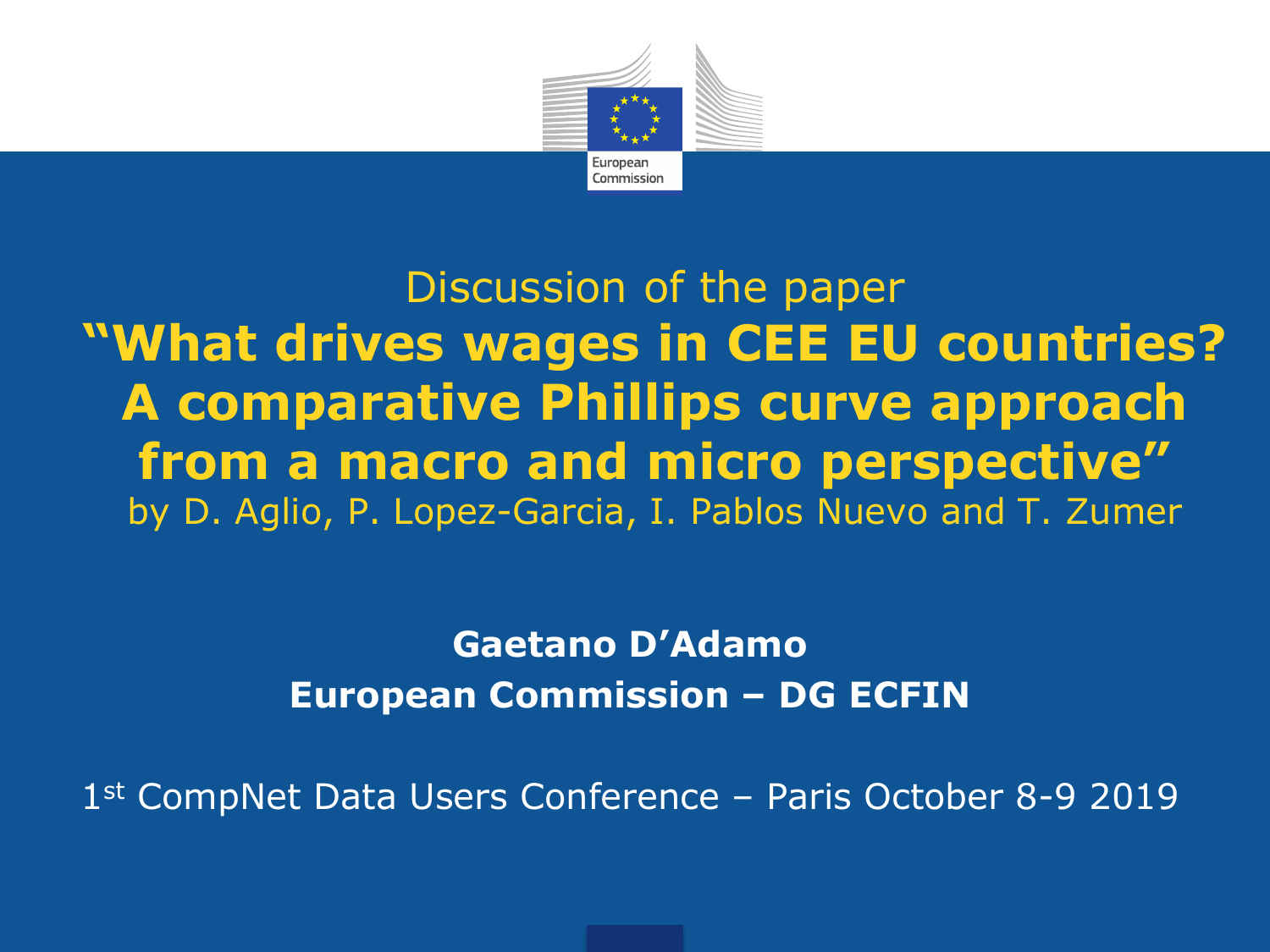### **The research questions**

- *Can the simple Phillips curve framework explain wage developments in CEE EU countries?*
- *How do CEE countries compare to the EA estimates?*
- *Was there an impact from the crisis on the CEE Phillips curves?*
- *How to reconcile macro- and micro-based evidence?*

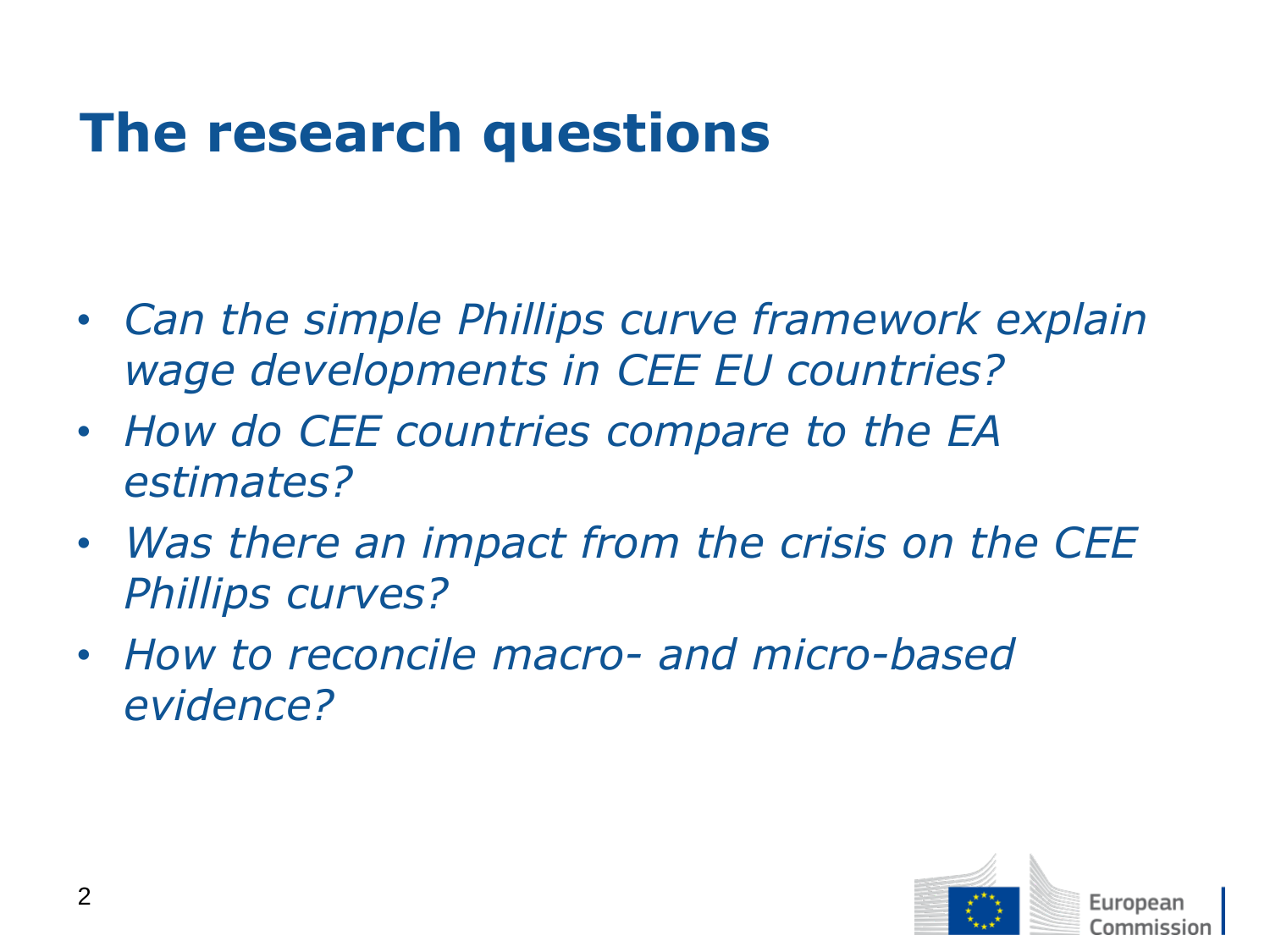# **The paper's approach(es)**

- *Macro-level equation*
	- **Estimation of a standard reduced-form Phillips curve**
	- **Estimation of the long-run wage equation**
- *Sectoral equation*
	- **Wage equation with sectoral measures of labour market slack**

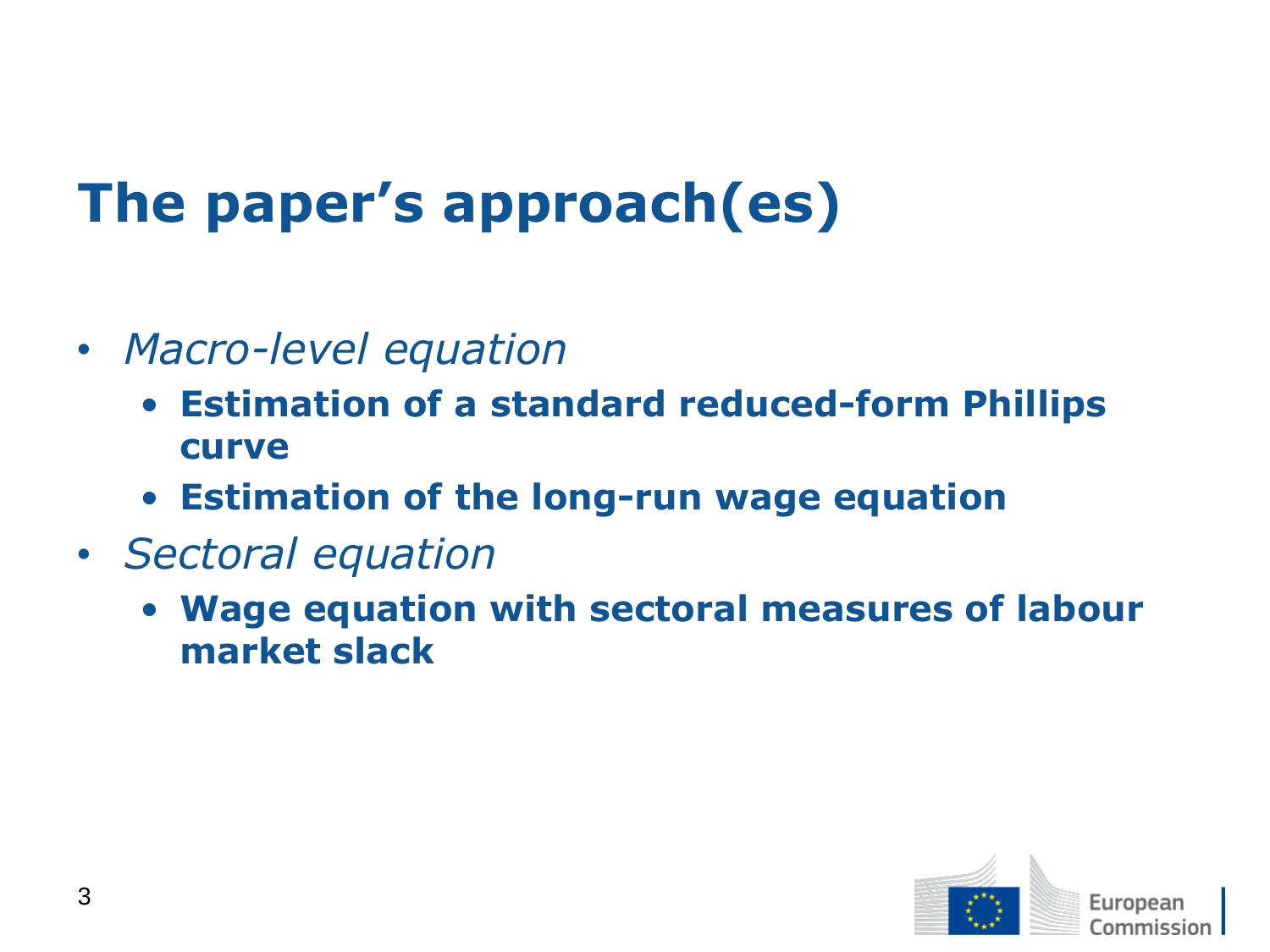# **The paper's results**

- *Instability of the Phillips curve pre/post crisis*
- *Steeper Phillips curve in the CEE compared to the rest of the EU*
- *No stable long-run relationship*
- *Wages in the CEE have more downward flexibility*
- *Role of « composition effect » in the decoupling of wages and productivity since the crisis*

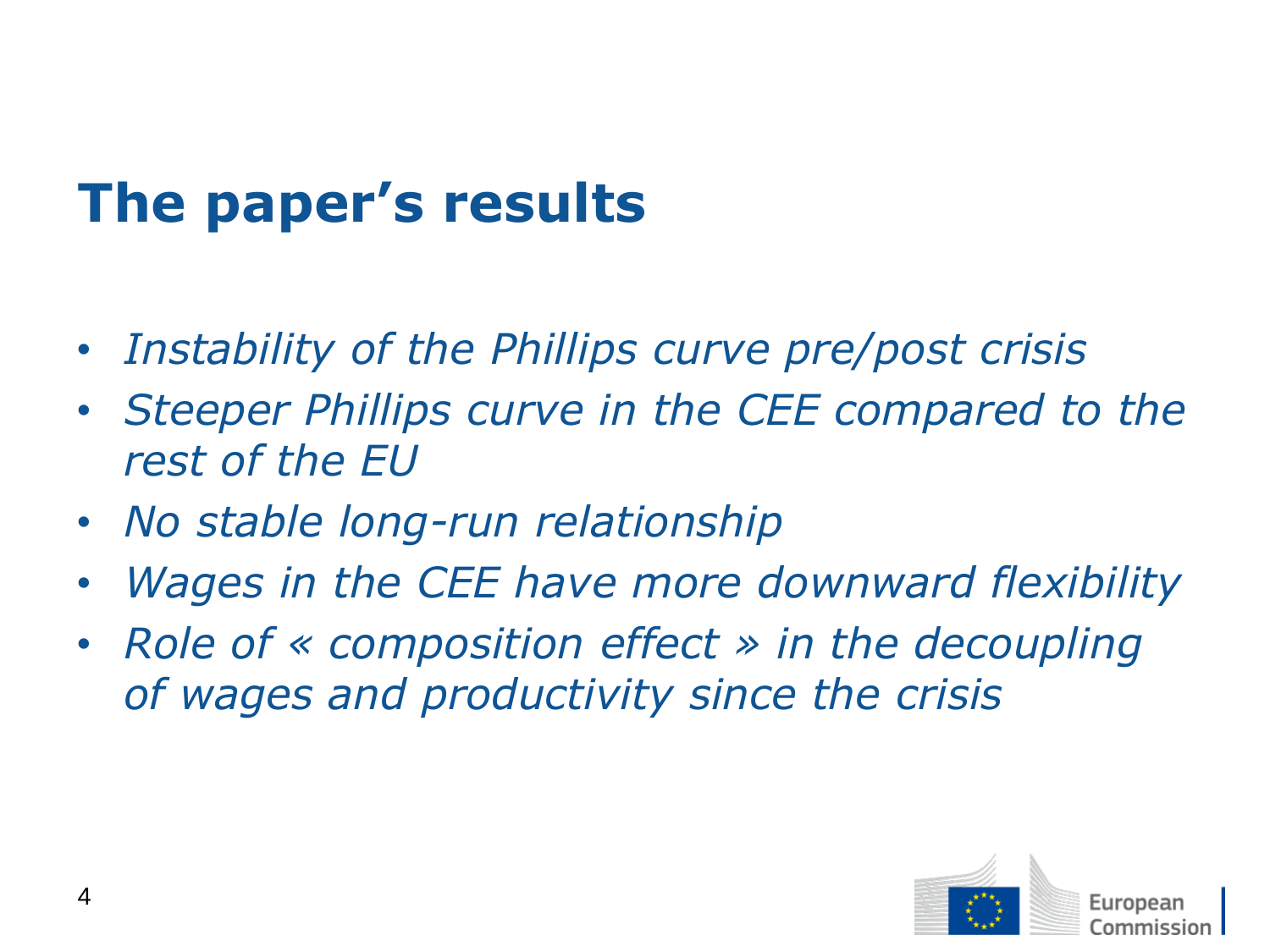### **General comments**

- *An interesting paper that offers insight on the weak post-crisis wage growth*
- *Merging the macro and micro approaches adds insight to the traditional Phillips curve model BUT*
- *Backward-looking Phillips curve*
- *Some possible weaknesses in the econometric approach*

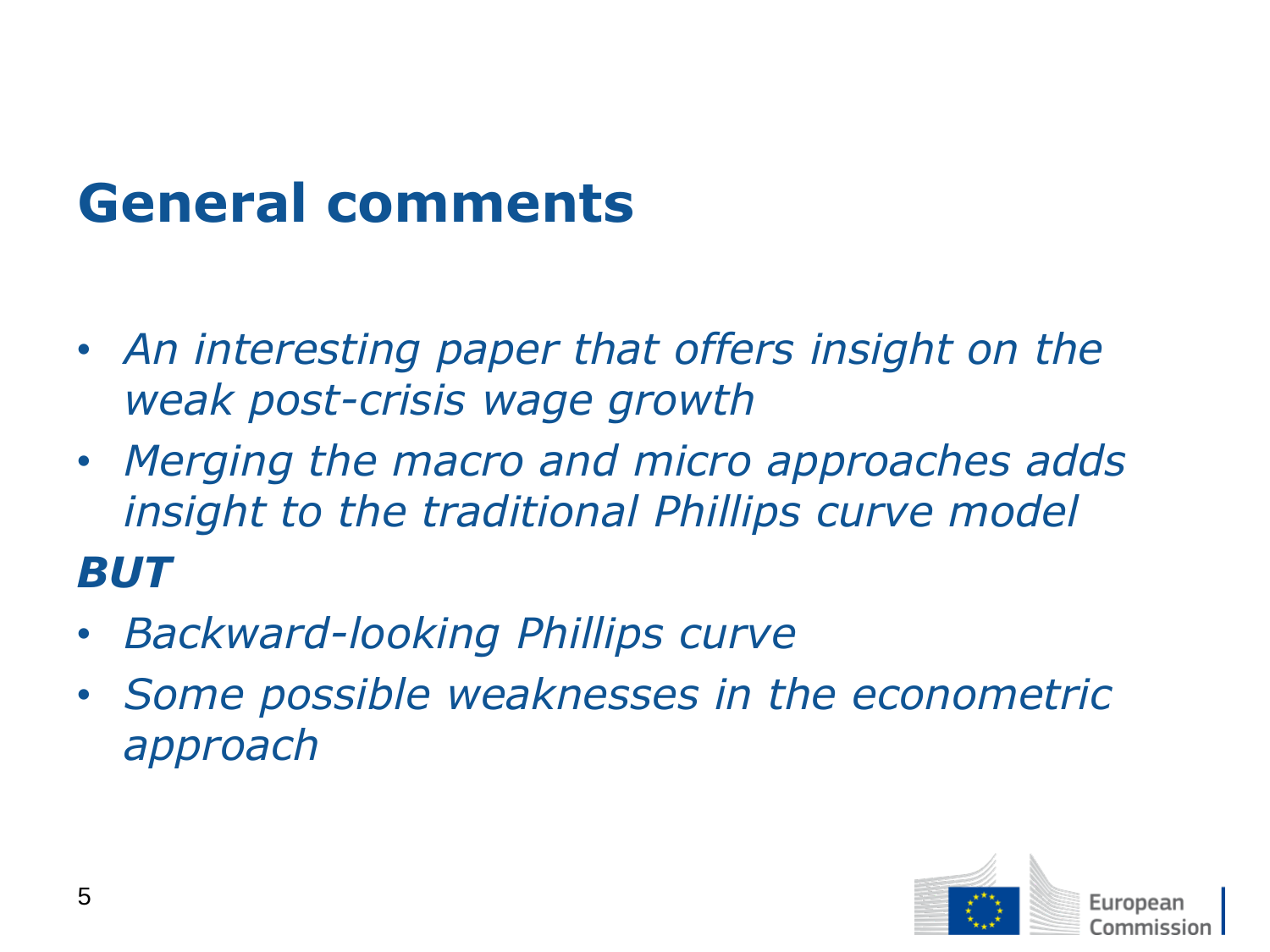## **Comments on methodology & results**

- *Test for an unknown structural break*
	- **There's the crisis, but there is also EU Membership**
		- Banerjee and Carrion-i-Silvestre (2015)
- *A negative coefficient for inflation…why?*
- *No long-run equilibrium path found… why?*
	- **Prices might be I(2) (Juselius 2006): did you check? => real vs. nominal wages**
	- **Convergence in progress -> no LR equilibrium yet**
	- **A break that has not been accounted for**